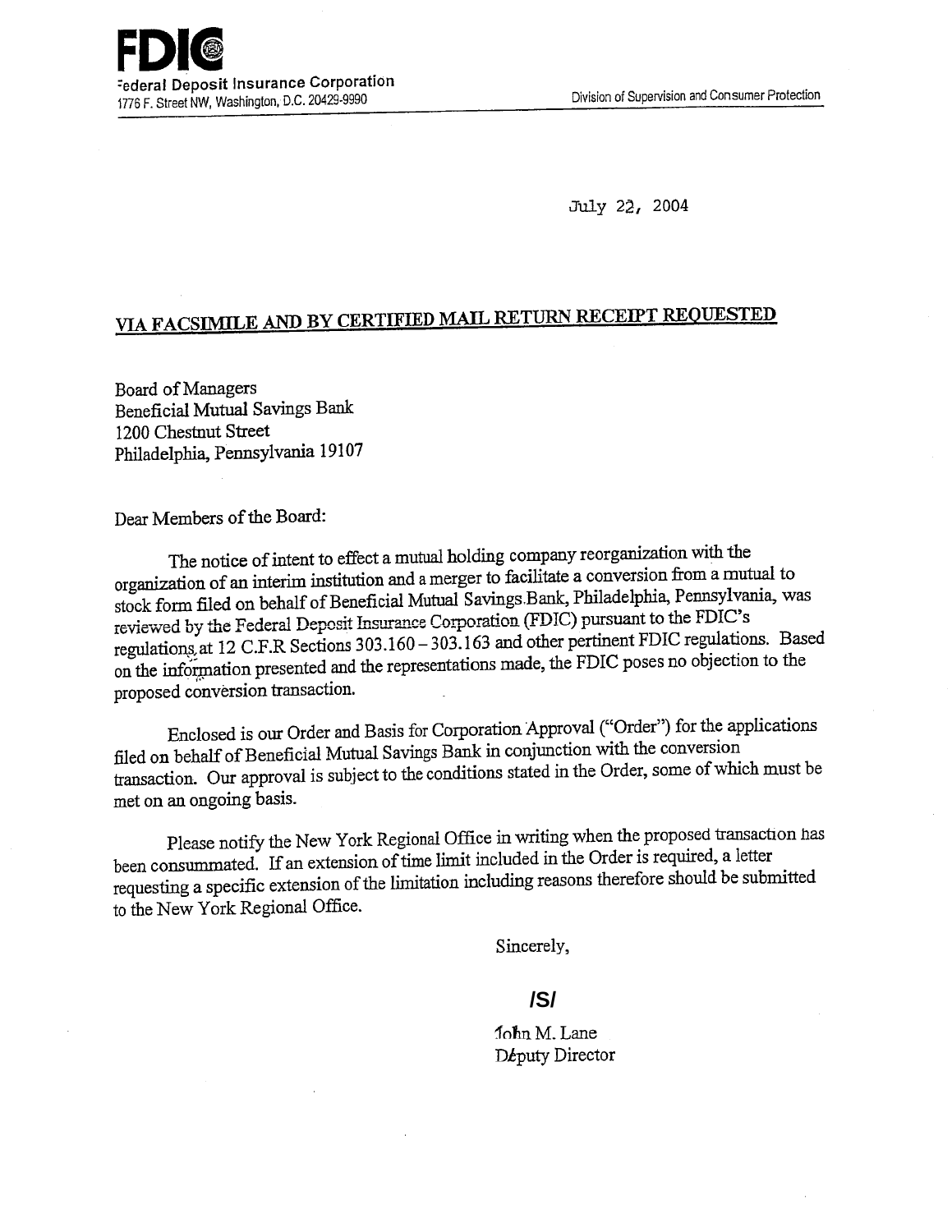c: Gary R. Bronstein Muldoon Murphy Faucette & Aguggia LLP 5101 Wisconsin Avenue, N.W. Washington, D.C. 20016

Enclosure: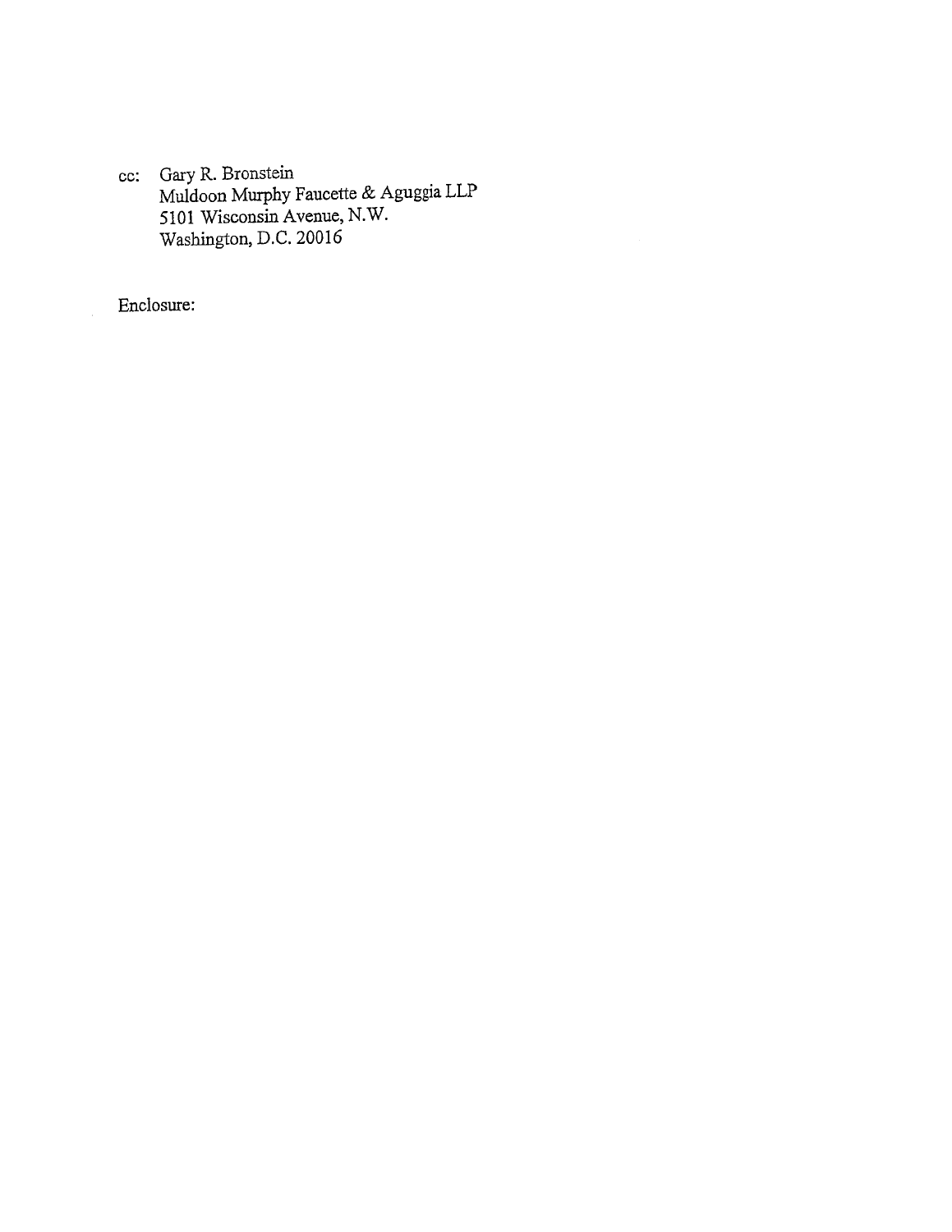#### **FEDERAL DEPOSIT INSURANCE CORPORATION**

Beneficial Mutual Savings Bank Philadelphia, Philadelphia County, Pennsylvania

### Application for Consent to Merge

## **ORDER AND BASIS FOR CORPORATION APPROVAL**

Pursuant to Section 18(c) and other provisions of the Federal Deposit Insurance Act (FDI Act), an application has been filed on behalf of Beneficial Mutual Savings Bank, Philadelphia, Pennsylvania (Mutual Institution), currently a Pennsylvania-chartered mutual savings bank and Bank Insurance Fund (BIF) member with total resources of \$2,265,220,000 and total deposits of \$1,567,743,000 as of March 31, 2004, for the FDIC's consent to merge with Beneficial Interim **Bank** II (In Organization) (Interim Two), Philadelphia, Pennsylvania, a proposed new interim federally-chartered stock savings bank.

The transaction is to effect the Mutual Institution's plan of reorganization, which, solely to facilitate such undertaking, provides for:

- Mutual Institution will organize an interim federal stock savings bank, Interim I (Interim One), as a wholly-owned subsidiary;
- Interim One will organize a federal stock holding company, Beneficial Mutual Bancorp, Inc. (Stock Holding Company), as a wholly-owned, federally-chartered stock subsidiary and capitalize it with \$100,000;
- Stock Holding Company will organize an interim federal stock savings bank, Interim Two, as a wholly-owned subsidiary;
- Interim One will cancel the outstanding shares of its stock and exchange its charter for a federal mutual holding company charter under the name Beneficial Savings Bank MHC, which will be capitalized with \$100,000;
- The Mutual Institution will convert to stock form and exchange its articles of incorporation and bylaws for those of a Pennsylvania-chartered stock savings bank (the Stock Bank); and
- Interim Two will merge with and into the Stock Bank, with the Stock Bank as the surviving entity (the Resultant Bank) and a wholly-owned subsidiary of the Beneficial Mutual Bancorp, Inc., which will in turn be a wholly-owned subsidiary of Beneficial Savings Bank MHC. In the Interim Merger, the Depositors will exchange the stock of the Stock Bank constructively received in the Second Conversion, for mutual ownership interests in the Mutual Holding Company.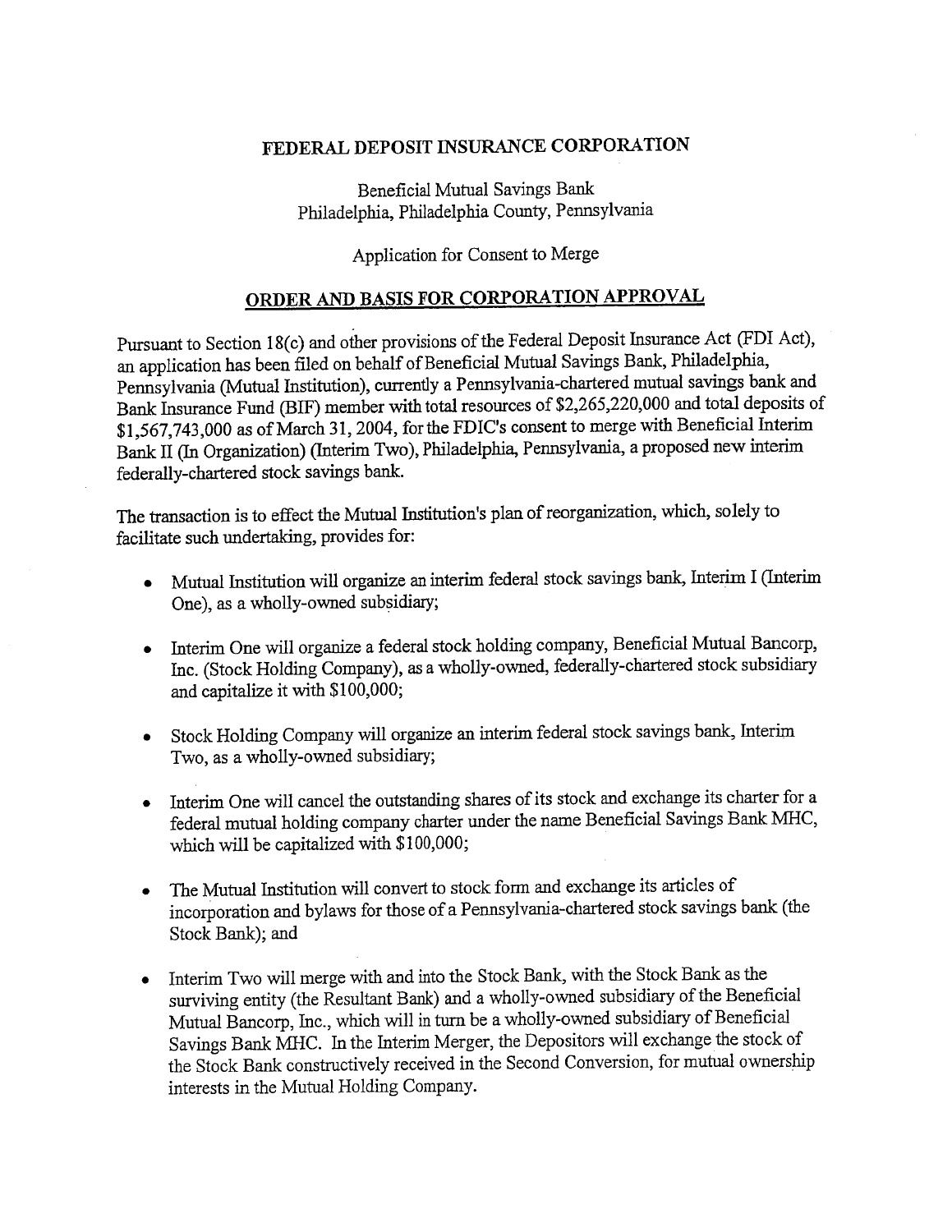The Resultant Bank will continue to operate with the title of Beneficial Mutual Savings Bank, Philadelphia, Pennsylvania, and its deposits will continue to be insured under the BIF. Applications for the establishment of Beneficial Savings Bank MHC, for Beneficial Mutual Bancorp, Inc. to acquire Beneficial Mutual Savings Bank subsequent to its conversion to a stock savings bank, and for Beneficial Mutual Savings Bank to be deemed a "savings association" for purposes of section 10(1) of the Home Owners' Loan Act, as amended, await approval by the Office of Thrift Supervision (OTS). Following consummation of the merger, the Resultant Bank will operate the same banking business, with the same management, and at the same locations as Mutual Institution. The proposed transaction will not alter the competitive structure of banking in the market served by Mutual Institution. The Resultant Bank's main office will be at 1200 Chestnut Street, Philadelphia, Pennsylvania.

Notice of the proposed transaction, in a form approved by the FDIC, has been published pursuant to the FDI Act. A review of available information, including the Community Reinvestment Act (CRA) Statement of Mutual Institution discloses no inconsistencies with the purposes of the CRA. The resultant institution is expected to continue to meet the credit needs of its entire community, consistent with the safe and sound operation of the institution.

In connection with the application, the FDIC has taken into consideration the financial and managerial resources and future prospects of the proponent banks and the resultant bank, the convenience and needs of the community to be served, and the effectiveness of any insured depository institution involved in the proposed merger transaction in combating money laundering activities. Having found favorably on all statutory factors and having considered other relevant information, including reports on the competitive factors furnished by the Comptroller of the Currency, the Board of Governors of the Federal Reserve System, the OTS, and the Attorney General of the United States, it is the FDIC's judgment that the application should be and is hereby approved, subject to the following conditions:

- 1. That the transaction may not be consummated unless the Plan of Reorganization from Mutual Savings Bank to Mutual Holding Company receives prior approval by an affirmative vote of at least a majority of the total votes eligible to be cast by Mutual Institution's depositors;
- 2. That, except for the proposed transfer of stock to Beneficial Mutual Bancorp, Inc., no shares of the stock of Beneficial Mutual Savings Bank shall be sold, transferred or otherwise disposed of, to any person (including any Employee Stock Ownership Plan) unless prior notice is provided to, and non-objection is received from the FDIC;
- 3. That, prior to the sale, transfer, or other disposition of any shares of Beneficial Mutual Bancorp, Inc. by Beneficial Savings Bank MHC to any person (including any Employee Stock Ownership Plan), or a conversion of the mutual holding company to stock form, Beneficial Mutual Savings Bank will provide written notification to the FDIC and provide the FDIC with copies of all documents filed with state and federal banking and/or securities regulators in connection with such sale, transfer, disposition, or conversion;